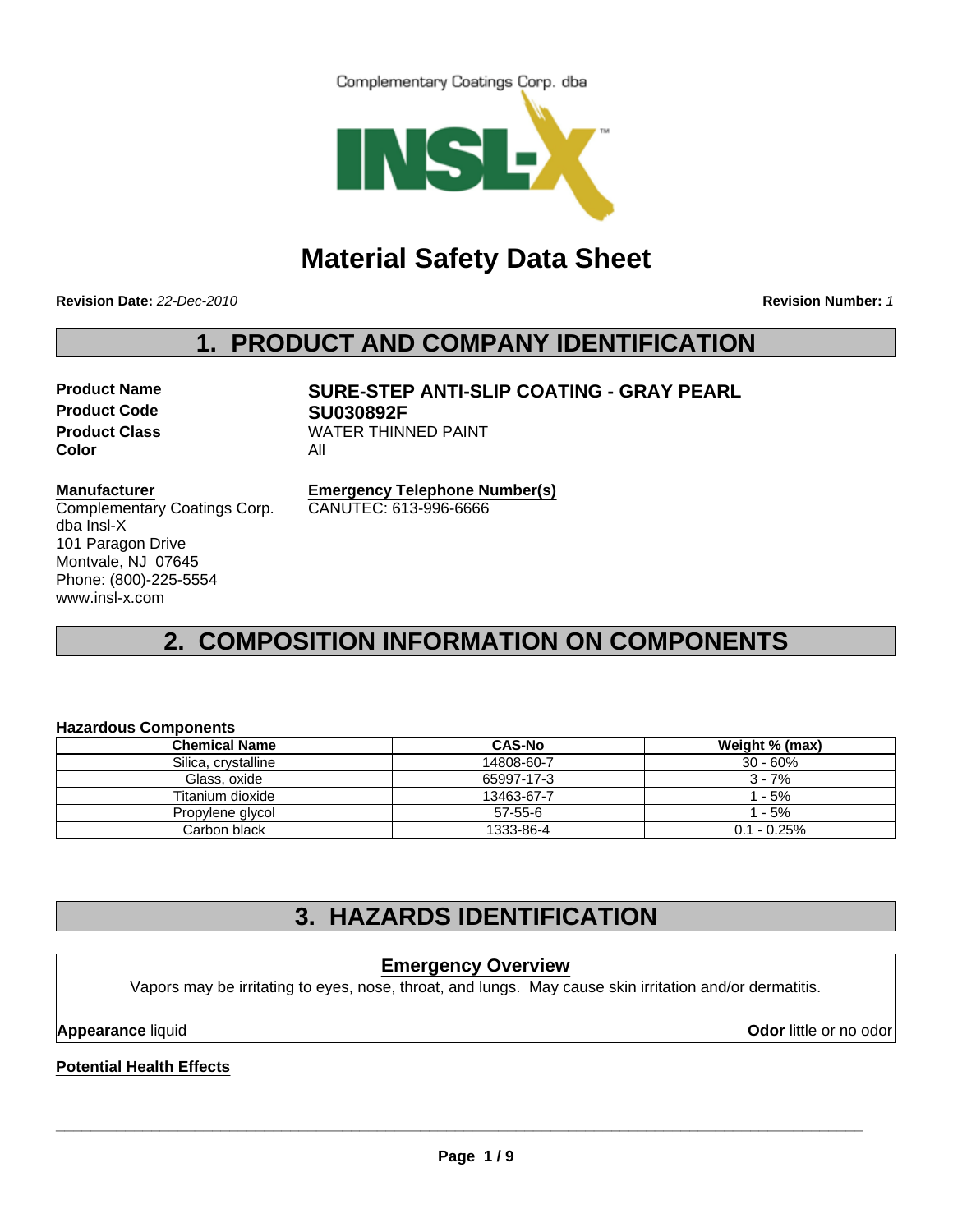| <b>Principal Routes of Exposure</b>                                           | Eye contact, skin contact and inhalation.                                                                                                                                                                                                              |
|-------------------------------------------------------------------------------|--------------------------------------------------------------------------------------------------------------------------------------------------------------------------------------------------------------------------------------------------------|
| <b>Acute Effects</b><br>Eyes<br><b>Skin</b><br><b>Inhalation</b><br>Ingestion | May cause slight irritation.<br>Substance may cause slight skin irritation.<br>May cause irritation of respiratory tract.<br>Ingestion may cause gastrointestinal irritation, nausea, vomiting and diarrhea.                                           |
| <b>Chronic Effects</b>                                                        | Repeated contact may cause allergic reactions in very susceptible persons.                                                                                                                                                                             |
|                                                                               | Contains: Crystalline Silica which has been determined to be carcinogenic to humans<br>by IARC (1) when in respirable form. Risk of cancer depends on duration and level of<br>inhalation exposure to spray mist or dust from sanding the dried paint. |

 $\Box$ 

*See Section 11 for additional Toxicological information.*

handling instructions.

| None known<br><b>Aggravated Medical Conditions</b>                                                                                                    |                                                     |                        |                      |          |  |  |
|-------------------------------------------------------------------------------------------------------------------------------------------------------|-----------------------------------------------------|------------------------|----------------------|----------|--|--|
| <b>HMIS</b>                                                                                                                                           | Health: $1^*$                                       | <b>Flammability: 0</b> | <b>Reactivity: 0</b> | $PPE: -$ |  |  |
| <b>HMIS Legend</b><br>0 - Minimal Hazard<br>1 - Slight Hazard<br>2 - Moderate Hazard<br>3 - Serious Hazard<br>4 - Severe Hazard<br>* - Chronic Hazard | X - Consult your supervisor or S.O.P. for "Special" |                        |                      |          |  |  |

*Note: The PPE rating has intentionally been left blank. Choose appropriate PPE that will protect employees from the hazards the material will present under the actual normal conditions of use.*

*Caution: HMIS® ratings are based on a 0-4 rating scale, with 0 representing minimal hazards or risks, and 4 representing significant hazards or risks. Although HMIS® ratings are not required on MSDSs under 29 CFR 1910.1200, Insl-X, has choosen to provide them. HMIS® ratings are to be used only in conjunction with a fully implemented HMIS® program by workers who have received appropriate HMIS® training. HMIS® is a registered trade and service mark of the NPCA. HMIS® materials may be purchased exclusively from J. J. Keller (800) 327-6868.*

### **4. FIRST AID MEASURES**

|                           | -<br>FIAUTINA MP                                                                                   |
|---------------------------|----------------------------------------------------------------------------------------------------|
| <b>Notes To Physician</b> | Treat symptomatically                                                                              |
| Ingestion                 | Clean mouth with water and afterwards drink plenty of water. Consult a physician if<br>necessary.  |
| <b>Inhalation</b>         | Move to fresh air. If symptoms persist, call a physician.                                          |
| <b>Skin Contact</b>       | Wash off immediately with soap and plenty of water removing all contaminated<br>clothes and shoes. |
| <b>Eye Contact</b>        | Rinse thoroughly with plenty of water for at least 15 minutes and consult a physician.             |
| <b>General Advice</b>     | No hazards which require special first aid measures.                                               |
|                           |                                                                                                    |

## **5. FIRE-FIGHTING MEASURES**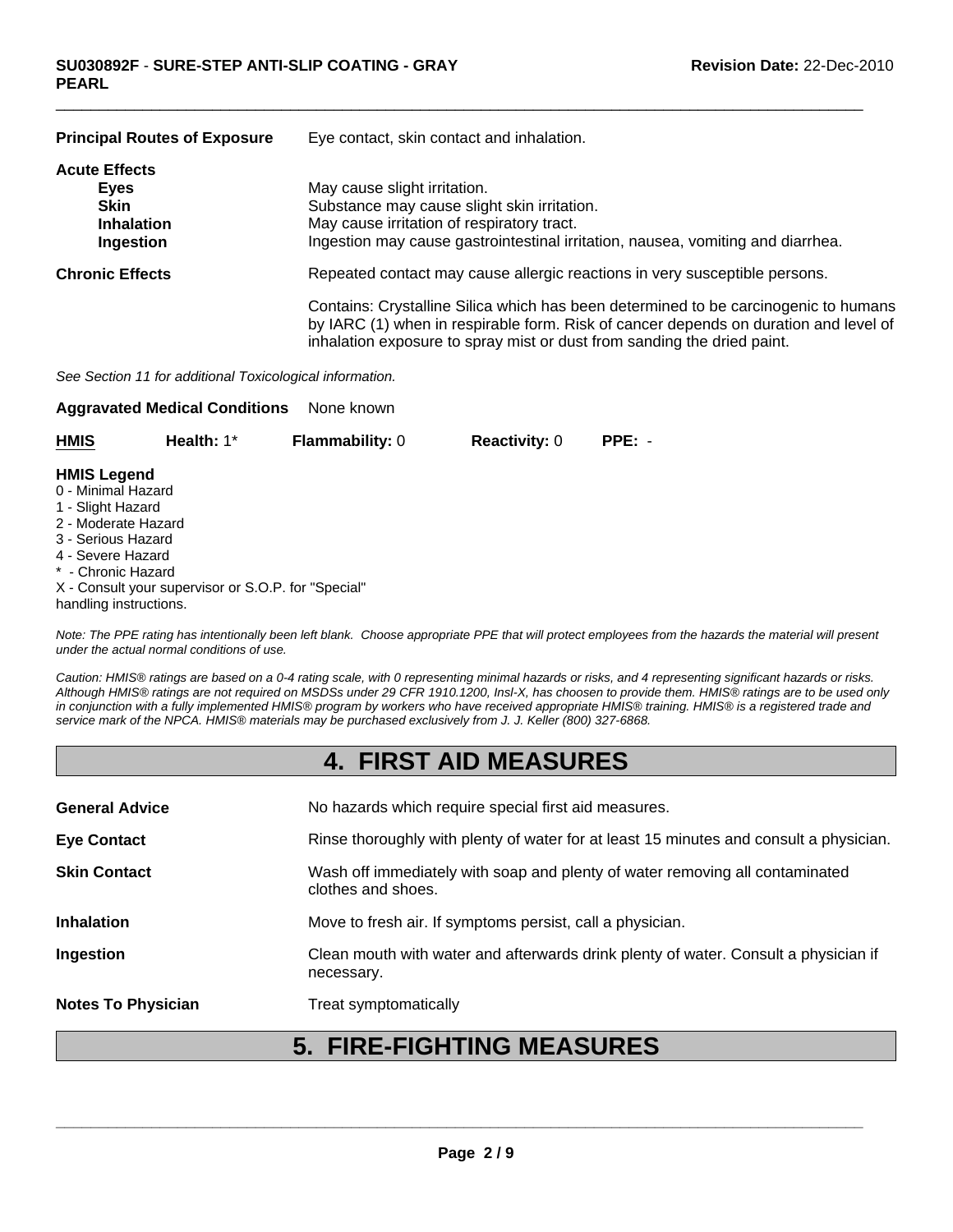# **5. FIRE-FIGHTING MEASURES**

 $\Box$ 

| <b>NFPA</b>             | Health: 1                                                                                         | Flammability: 0                                              | <b>Instability: 0</b>                              | Special: -                                                                                                      |
|-------------------------|---------------------------------------------------------------------------------------------------|--------------------------------------------------------------|----------------------------------------------------|-----------------------------------------------------------------------------------------------------------------|
|                         | <b>Flammability Limits In Air</b><br><b>Upper Explosion Limit</b><br><b>Lower Explosion Limit</b> |                                                              | Not applicable<br>Not applicable                   |                                                                                                                 |
| <b>Flash Point Data</b> | Flash Point (°F)<br>Flash Point (°C)<br><b>Flash Point Method</b>                                 |                                                              | Not applicable<br>Not applicable<br>Not applicable |                                                                                                                 |
|                         | <b>Sensitivity To Static Discharge</b>                                                            |                                                              | No.                                                |                                                                                                                 |
|                         | <b>Sensitivity To Mechanical Impact</b>                                                           |                                                              | No.                                                |                                                                                                                 |
|                         |                                                                                                   | <b>Specific Hazards Arising From The Chemical</b>            | heat.                                              | Closed containers may rupture if exposed to fire or extreme                                                     |
|                         |                                                                                                   | <b>Protective Equipment And Precautions For Firefighters</b> | and full protective gear.                          | As in any fire, wear self-contained breathing apparatus<br>pressure-demand, MSHA/NIOSH (approved or equivalent) |
|                         | <b>Suitable Extinguishing Media</b>                                                               |                                                              |                                                    | Use extinguishing measures that are appropriate to local<br>circumstances and the surrounding environment.      |

#### **NFPA Legend**

- 0 Not Hazardous
- 1 Slightly
- 2 Moderate
- 3 High
- 4 Severe

*The ratings assigned by Insl-X are only suggested ratings, the contractor/employer has ultimate responsibilities for NFPA ratings where this system is used.*

*Additional information regarding the NFPA rating system is available from the National Fire Protection Agency (NFPA) at www.nfpa.org.*

### **6. ACCIDENTAL RELEASE MEASURES**

| <b>Personal Precautions</b>      | Avoid contact with skin, eyes and clothing. Ensure adequate ventilation.                             |
|----------------------------------|------------------------------------------------------------------------------------------------------|
| <b>Environmental Precautions</b> | Prevent further leakage or spillage if safe to do so.                                                |
| <b>Methods For Clean-Up</b>      | Soak up with inert absorbent material. Sweep up and shovel into suitable containers<br>for disposal. |
| <b>Other Information</b>         | None known                                                                                           |

# **7. HANDLING AND STORAGE**

Handling **Handling** Avoid contact with skin, eyes and clothing. Avoid breathing vapors, spray mists or sanding dust. In case of insufficient ventilation, wear suitable respiratory equipment.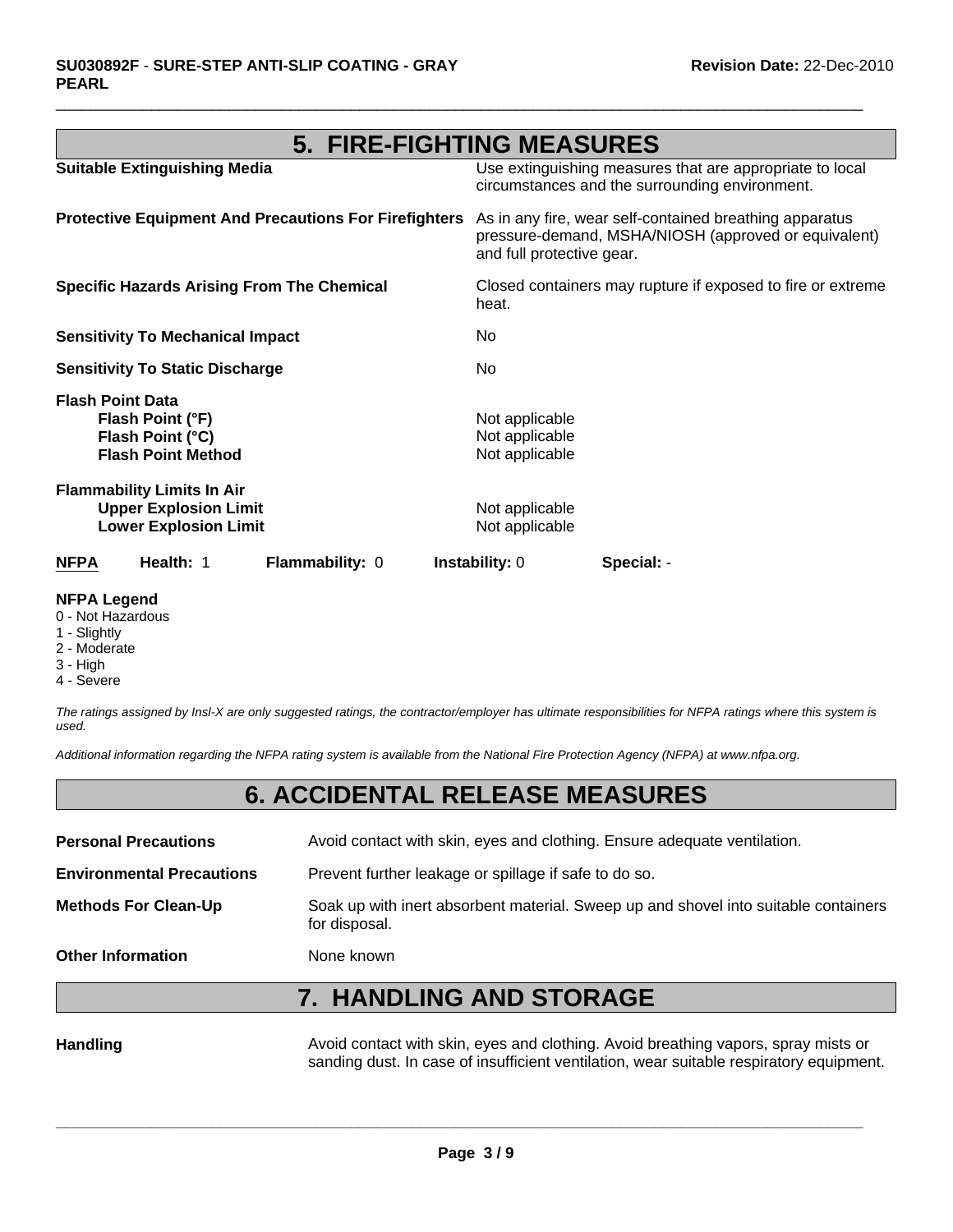**Storage** Keep container tightly closed. Keep out of the reach of children.

### **8. EXPOSURE CONTROLS / PERSONAL PROTECTION**

 $\Box$ 

### **Exposure Limits**

#### **Hazardous Components**

| <b>Chemical Name</b> | <b>ACGIH</b>                                  | <b>Alberta</b>                                    | <b>British Columbia</b>                                   | Ontario                                                                                                                            | Quebec                                  |
|----------------------|-----------------------------------------------|---------------------------------------------------|-----------------------------------------------------------|------------------------------------------------------------------------------------------------------------------------------------|-----------------------------------------|
| Silica, crystalline  | $0.025$ mg/m <sup>3</sup> - TWA               | $0.1 \text{ mg/m}^3$ - TWA                        | 0.025 mg/m <sup>3</sup> -<br>TWA                          | $0.10$ mg/m <sup>3</sup> -<br><b>TWAEV</b> designated<br>substance regulation                                                      | 0.1 mg/m <sup>3</sup> -<br><b>TWAEV</b> |
| Glass, oxide         | l fiber/cm3 - TWA<br>$5 \text{ mg/m}^3$ - TWA | 1 fibres/cm3 -<br>TWA<br>$5 \text{ mg/m}^3$ - TWA | 1 fibre/cm3 - TWA l<br>$5 \text{ mg/m}^3$ - TWA           | 1 fibres/cm3 -<br><b>TWAEV</b><br>$5 \text{ mg/m}^3$ - TWAEV                                                                       | 10 mg/m <sup>3</sup> -<br><b>TWAEV</b>  |
| Titanium dioxide     | 10 mg/m <sup>3</sup> - TWA                    | 10 mg/m <sup>3</sup> - TWA                        | 10 mg/m <sup>3</sup> - TWA<br>$3$ mg/m <sup>3</sup> - TWA | 10 mg/m $3 - TWAEV$                                                                                                                | 10 mg/m <sup>3</sup> -<br><b>TWAEV</b>  |
| Propylene glycol     | N/E                                           | N/E                                               | N/E                                                       | 10 mg/m $3$ - TWAEV<br>for assessing the<br>visibility in a work<br>environment<br>155 mg/m <sup>3</sup> - TWAEV<br>50 ppm - TWAEV | N/E                                     |
| Carbon black         | 3.5 mg/m <sup>3</sup> - TWA                   | 3.5 mg/m <sup>3</sup> - TWA                       | 3.5 mg/m <sup>3</sup> - TWA                               | 3.5 mg/m <sup>3</sup> - TWAEV                                                                                                      | 3.5 mg/m <sup>3</sup> -<br><b>TWAEV</b> |

#### **Legend**

ACGIH - American Conference of Governmental Industrial Hygienists Alberta - Alberta Occupational Exposure Limits British Columbia - British Columbia Occupational Exposure Limits Ontario - Ontario Occupational Exposure Limits Quebec - Quebec Occupational Exposure Limits N/E - Not established

**Engineering Measures** Ensure adequate ventilation, especially in confined areas.

#### **Personal Protective Equipment**

| <b>Eye/Face Protection</b>    | Safety glasses with side-shields.                                        |
|-------------------------------|--------------------------------------------------------------------------|
| <b>Skin Protection</b>        | Protective gloves and impervious clothing.                               |
| <b>Respiratory Protection</b> | In case of insufficient ventilation wear suitable respiratory equipment. |
|                               |                                                                          |

**Hygiene Measures** Avoid contact with skin, eyes and clothing. Remove and wash contaminated clothing before re-use. Wash thoroughly after handling.

## **9. PHYSICAL AND CHEMICAL PROPERTIES**

| Appearance                     | liquid            |
|--------------------------------|-------------------|
| Odor                           | little or no odor |
| Density (Ibs/gal)              | $11.3 - 11.7$     |
| <b>Specific Gravity</b>        | $1.2 - 1.5$       |
| рH                             | Not available     |
| <b>Viscosity (centistokes)</b> | Not available     |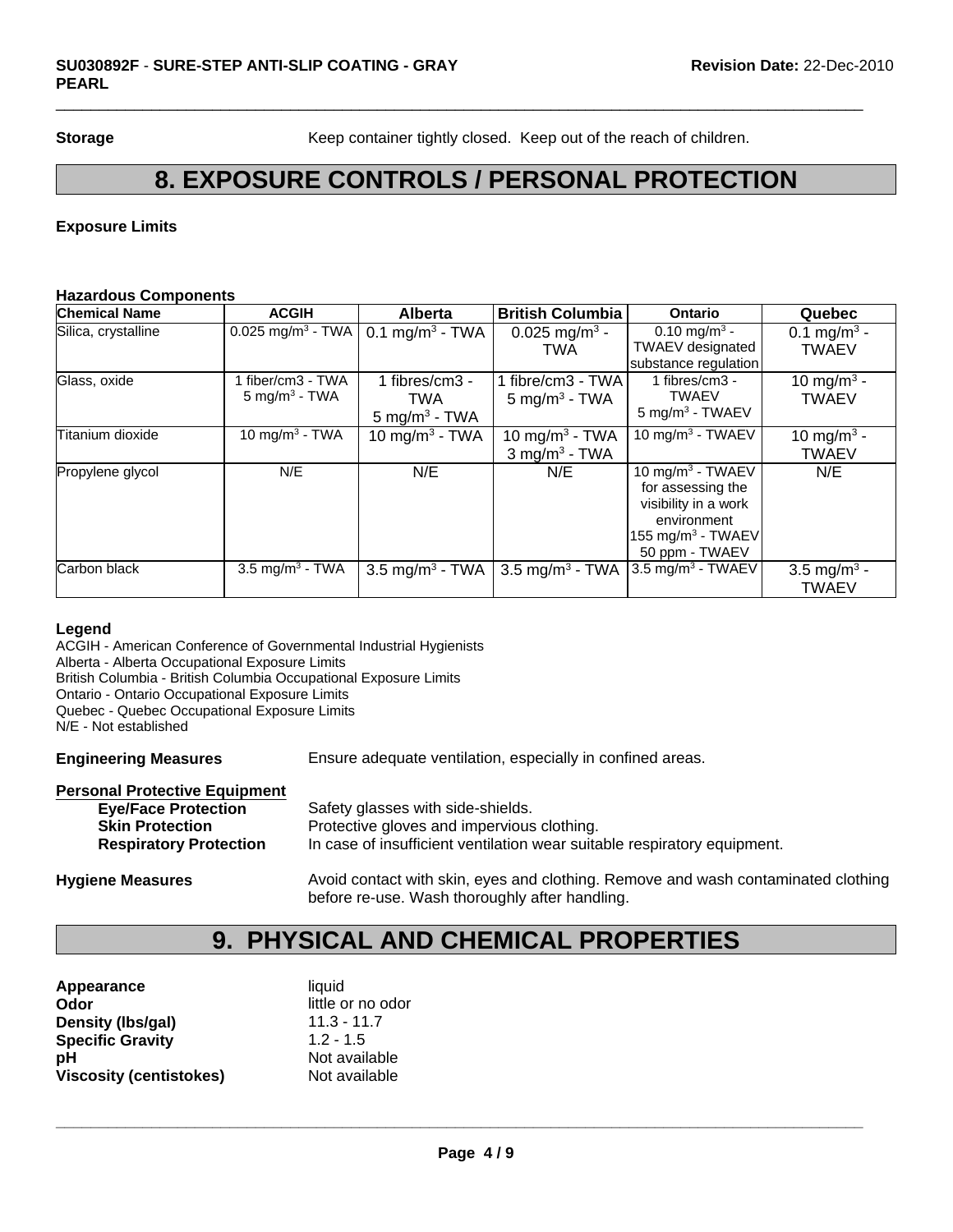# **9. PHYSICAL AND CHEMICAL PROPERTIES**

 $\Box$ 

**Evaporation Rate** Not available **Vapor Pressure** Not available **Vapor Density** Not available **Wt. % Solids** 53 - 58 **Vol. % Solids** 35 - 40 **Wt. % Volatiles** 42 - 47 **Vol. % Volatiles** 60 - 65 **VOC Regulatory Limit (g/L)** <250 **Boiling Point (°F)** 212 **Boiling Point (°C)** 100 **Freezing Point (°F)** 32 **Freezing Point (°C)** 0 **Flash Point (°F)** Not applicable **Flash Point (°C)**<br> **Flash Point Method** Mot applicable **Flash Point Method Not applicable**<br> **Combine Upper Explosion Limit** Not available **Upper Explosion Limit** Not available<br> **Lower Explosion Limit** Not available **Lower Explosion Limit** 

# **10. STABILITY AND REACTIVITY**

**Conditions To Avoid Prevent from freezing** 

**Hazardous Decomposition Products** None under normal use.

**Chemical Stability** Stable under normal conditions.

**Incompatible Materials Incompatible Materials No materials to be especially mentioned** 

**Possibility Of Hazardous Reactions The Constant Hazardous polymerisation will not occur.** 

# **11. TOXICOLOGICAL INFORMATION**

**Acute Toxicity Product** No information available

### **Component**

Silica, crystalline LD50 Oral: 500 mg/kg (Rat) vendor data

LC50 Inhalation (Dust):  $> 6.82$  mg/L (Rat, 4 hr.) Titanium dioxide LD50 Oral: > 24000 mg/kg (Rat) LD50 Dermal:  $> 10000$  mg/m<sup>3</sup> (Rabbit)

Propylene glycol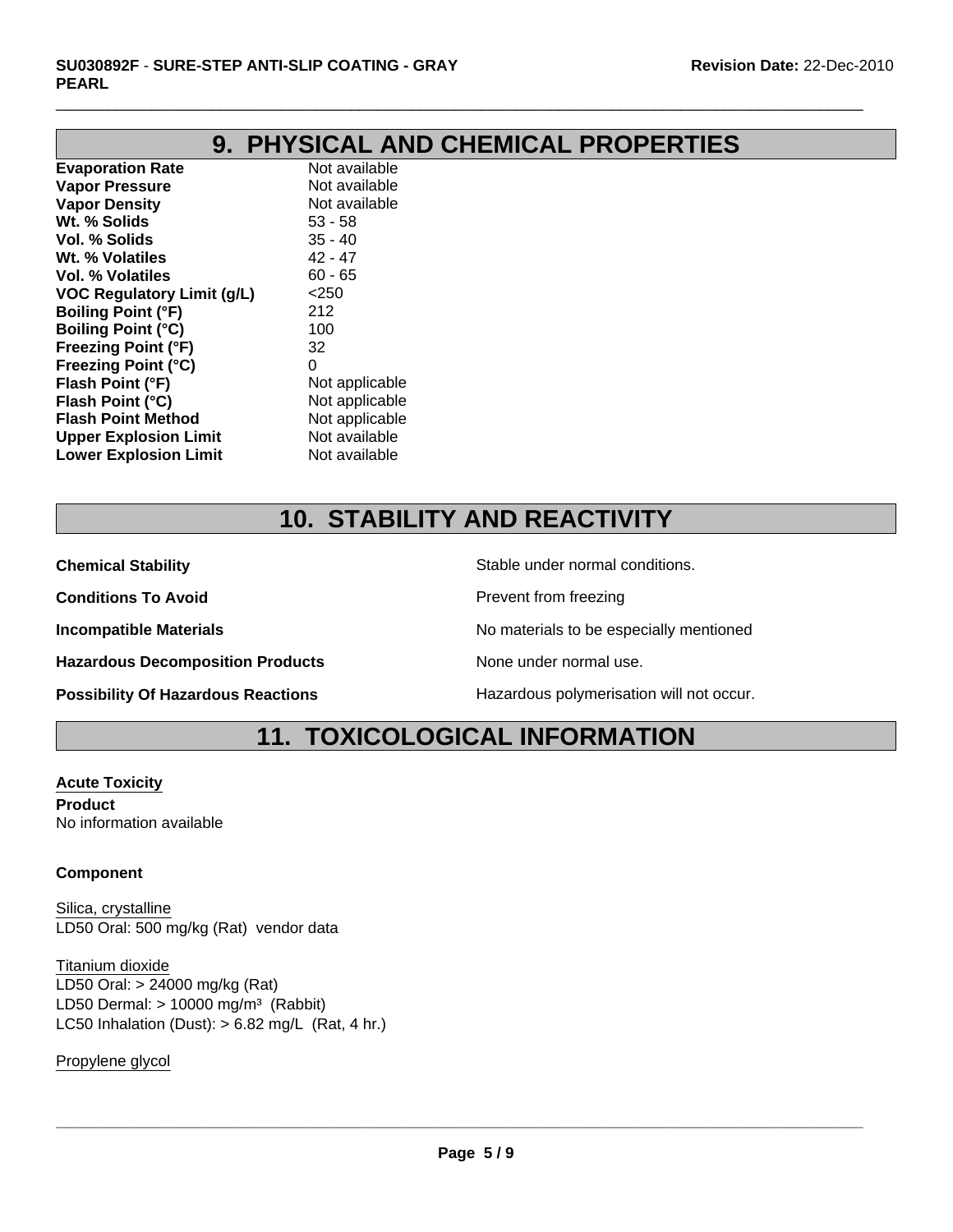LD50 Oral: 20000 mg/kg (Rat) LD50 Dermal: 20800 mg/kg (Rabbit)

#### Carbon black

LD50 Oral: > 15400 mg/kg (Rat) LD50 Dermal: > 3000 mg/kg (Rabbit)

#### **Chronic Toxicity**

#### **Carcinogenicity**

The information below indicates whether each agency has listed any ingredient as a carcinogen:

| <b>Chemical Name</b> | <b>ACGIH</b>            | <b>IARC</b>             | <b>NTP</b>                | <b>OSHA</b><br>Carcinogen |
|----------------------|-------------------------|-------------------------|---------------------------|---------------------------|
| Silica, crystalline  | A2 - Suspected<br>Human | 1 - Human<br>Carcinogen | Known Human<br>Carcinogen | Listed                    |
|                      | Carcinogen              |                         |                           |                           |
|                      |                         | 2B - Possible           |                           | Listed                    |
| Titanium dioxide     |                         | Human                   |                           |                           |
|                      |                         | Carcinogen              |                           |                           |
|                      |                         | 2B - Possible           |                           | Listed                    |
| Carbon black         |                         | Human                   |                           |                           |
|                      |                         | Carcinogen              |                           |                           |

 $\Box$ 

- Crystalline Silica has been determined to be carcinogenic to humans by IARC (1) when in respirable form. Risk of cancer depends on duration and level of inhalation exposure to spray mist or dust from sanding the dried paint.
- Although IARC has classified titanium dioxide as possibly carcinogenic to humans (2B), their summary concludes: "No significant exposure to titanium dioxide is thought to occur during the use of products in which titanium dioxide is bound to other materials, such as paint."

#### **Legend**

ACGIH - American Conference of Governmental Industrial Hygienists IARC - International Agency for Research on Cancer NTP - National Toxicity Program OSHA - Occupational Safety & Health Administration

## **12. ECOLOGICAL INFORMATION**

### **Ecotoxicity Effects**

#### **Product Acute Toxicity to Fish** No information available

### **Acute Toxicity to Aquatic Invertebrates**

No information available

#### **Acute Toxicity to Aquatic Plants**

No information available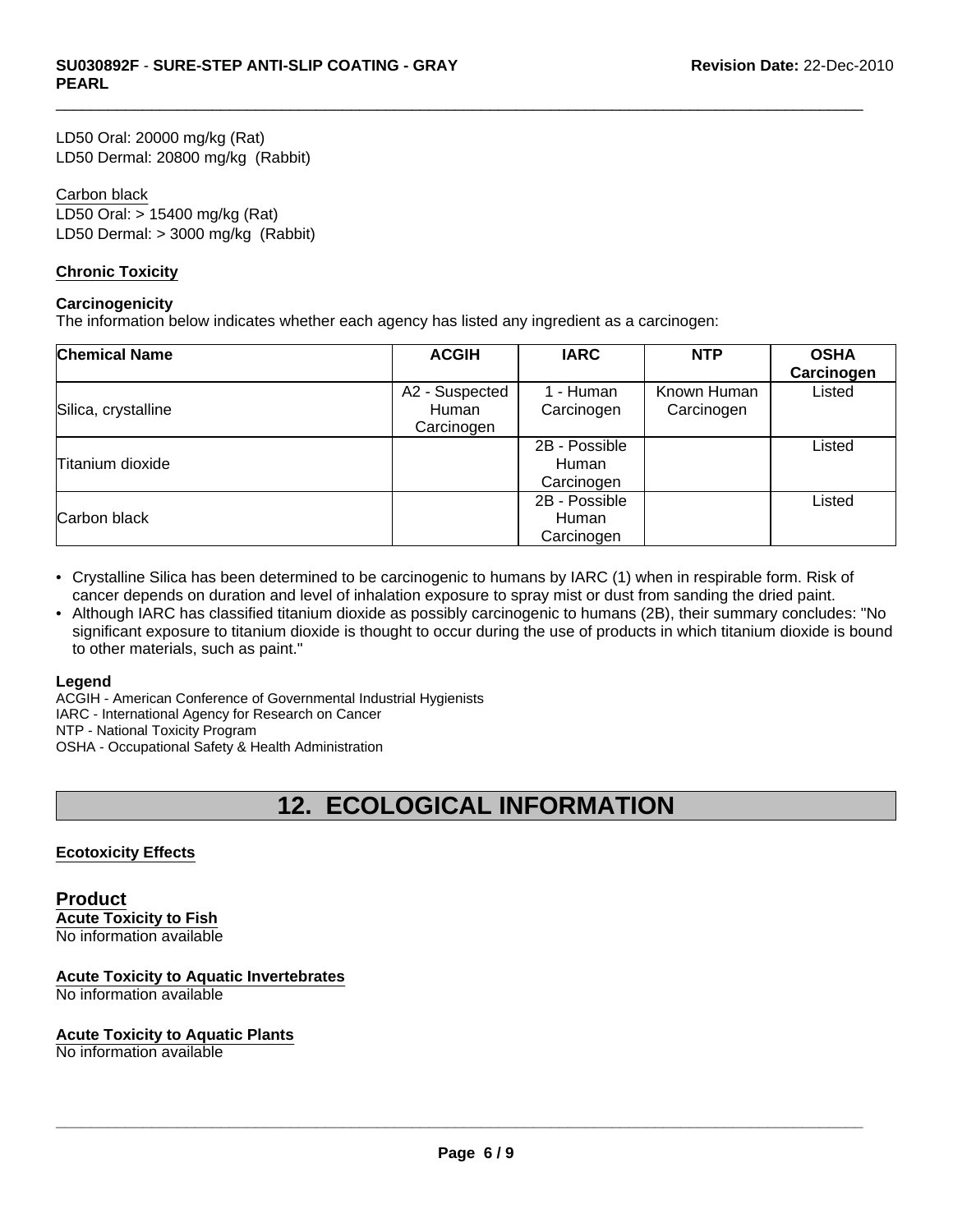### **12. ECOLOGICAL INFORMATION**

 $\Box$ 

**Component Acute Toxicity to Fish**

No information available

Titanium dioxide LC50: >1000 mg/L (Fathead Minnow - 96 hr.)

Propylene glycol LC50: 710 mg/L (Fathead Minnow - 96 hr.)

### **Acute Toxicity to Aquatic Invertebrates**

No information available

Propylene glycol EC50: > 10000 mg/L (Daphnia magna - 24 hr.)

### **Acute Toxicity to Aquatic Plants**

No information available

# **13. DISPOSAL CONSIDERATIONS**

Waste Disposal Method **Dispose of in accordance with federal, state, provincial, and local regulations. Local** requirements may vary, consult your sanitation department or state-designated environmental protection agency for more disposal options.

### **14. TRANSPORT INFORMATION**

**TDG** Not regulated

**ICAO / IATA** Not regulated

**IMDG / IMO** Not regulated

# **15. REGULATORY INFORMATION**

### **International Inventories**

**United States TSCA** Yes - All components are listed or exempt. **Canada DSL** Yes - All components are listed or exempt.

### **National Pollutant Release Inventory (NPRI)**

#### **NPRI Parts 1- 4**

This product contains the following Parts 1-4 NPRI chemicals: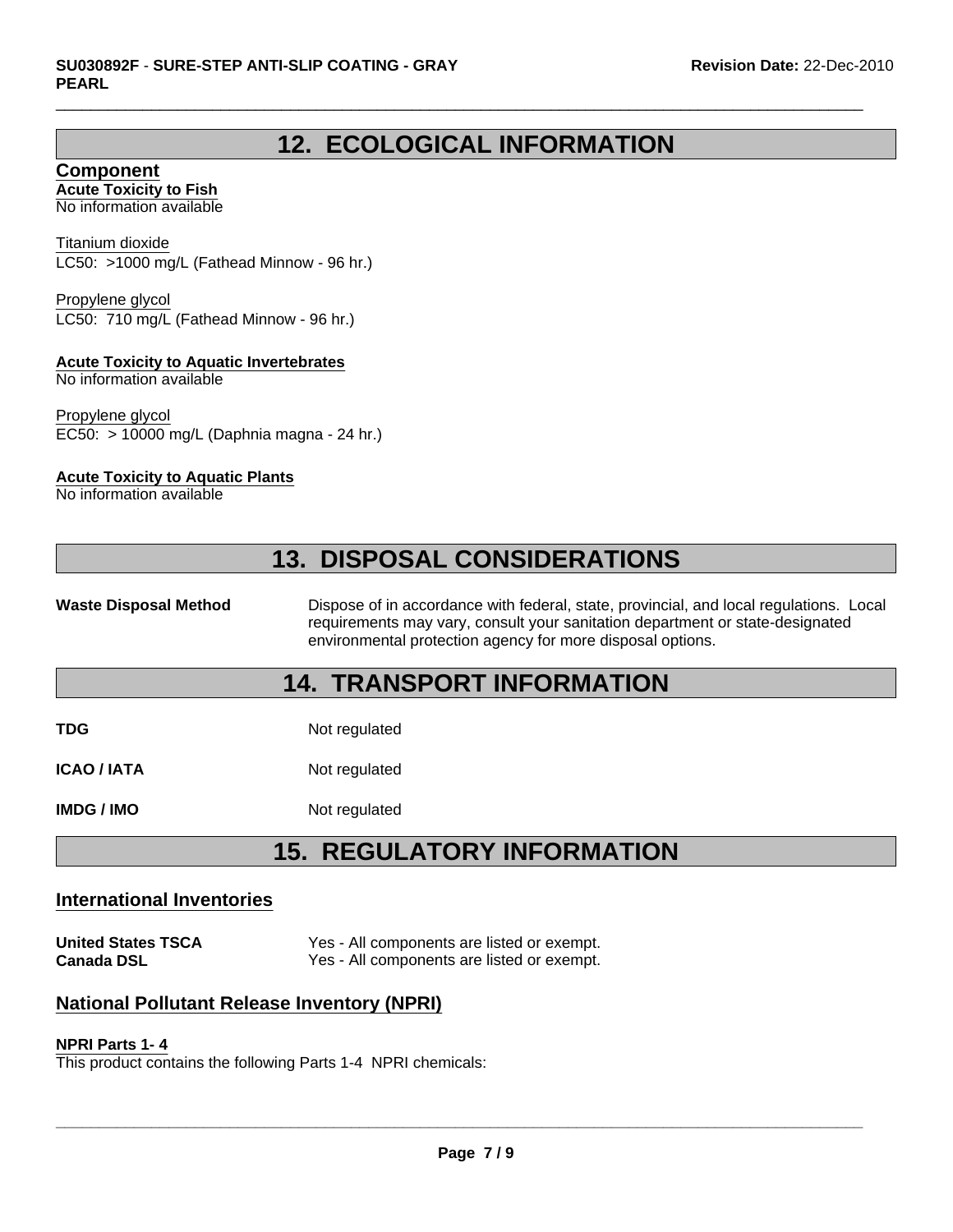### **15. REGULATORY INFORMATION**

 $\Box$ 

Propylene glycol  $\overline{57-55-6}$   $\overline{1-5\%}$ **Chemical Name CAS-No Weight % (max)**

*This product may contain trace amounts of (other) NPRI Parts I-4 reportable chemicals. Contact Insl-X for further information.*

### **NPRI Part 5**

This product contains the following NPRI Part 5 Chemicals:

*This product may contain trace amounts of (other) NPRI Part 5 reportable chemicals. Contact Insl-X for further information.*

#### **WHMIS Regulatory Status**

This product has been classified in accordance with the hazard criteria of the Controlled Products Regulations (CPR) and the MSDS contains all the information required by the CPR.

#### **WHMIS Hazard Class**

D2A Very toxic materials



## **16. OTHER INFORMATION**

**WARNING!** If you scrape, sand, or remove old paint, you may release lead dust. LEAD IS TOXIC. EXPOSURE TO LEAD DUST CAN CAUSE SERIOUS ILLNESS, SUCH AS BRAIN DAMAGE, ESPECIALLY IN CHILDREN. PREGNANT WOMEN SHOULD ALSO AVOID EXPOSURE. Wear a NIOSH approved respirator to control lead exposure. Clean up carefully with a HEPA vacuum and a wet mop. Before you start, find out how to protect yourself and your family by logging onto Health Canada @ http://www.hc-sc.gc.ca/iyh-vsv/prod/paint-peinture\_e.html.

**Prepared By** Product Stewardship Department Complementary Coatings Corp. dba Insl-X 101 Paragon Drive Montvale, NJ 07645 Phone: 1-800-225-5554

**Revision Date:** 22-Dec-2010

**Revision Summary** No information available